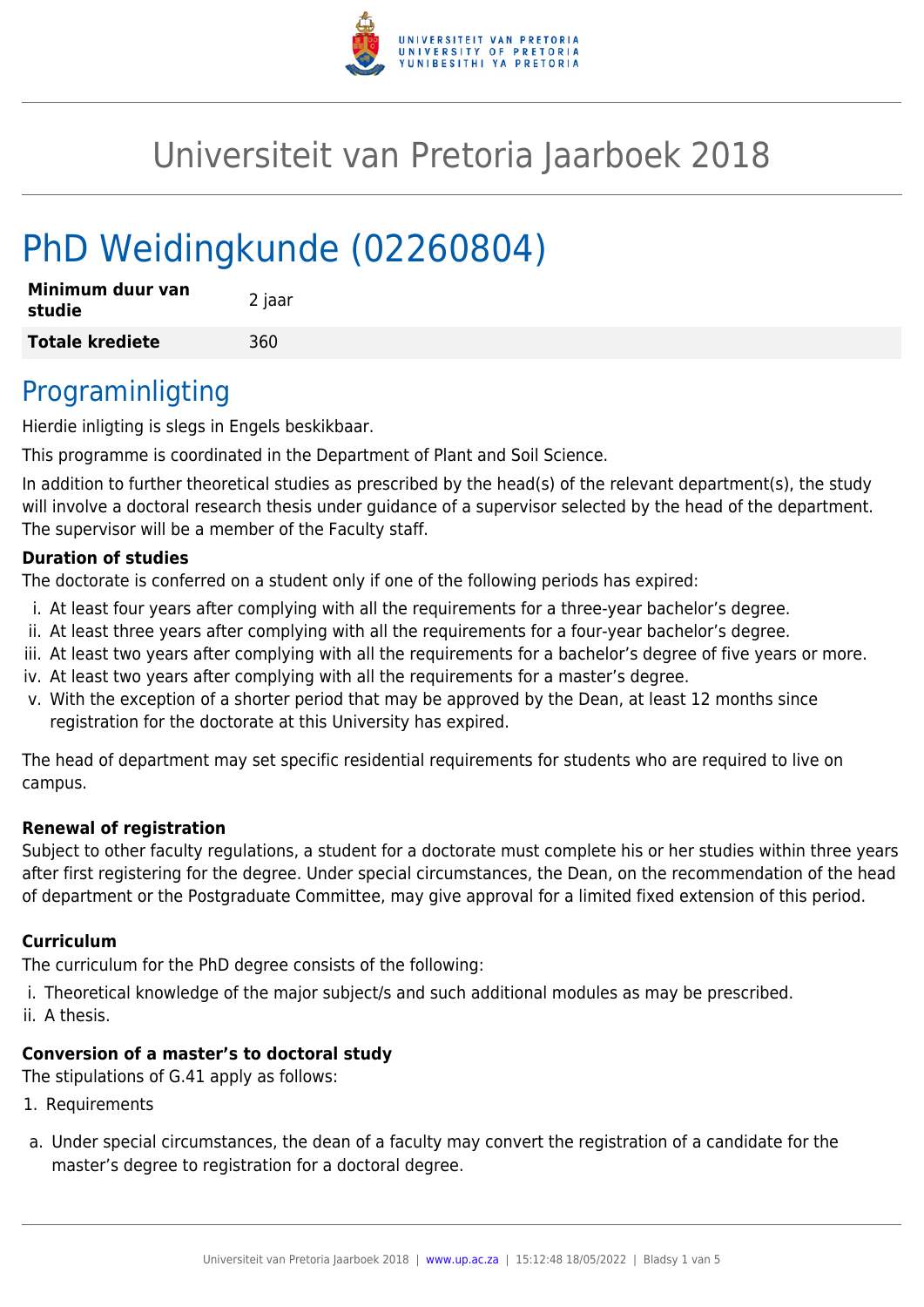

- b. For such conversions, the head of department and the supervisor must be satisfied that the student's completed work is of the standard that would be expected of a doctoral student, that the student is capable of completing a doctoral degree, and that the project is of appropriate standard and scope to constitute a doctoral study.
- c. For such conversions, the head of department and the supervisor must be satisfied that the student has demonstrated that he or she has the potential to fulfil the requirements of a doctoral degree without having completed a master's degree.
- 2. Process
- a. Application for conversion may be submitted at any time during the course of study for the master's degree.
- b. The application for the conversion must include the following documentation:
- i. A detailed progress report by the candidate of the work completed for the master's project. The report must provide proof that the results obtained thus far are of such a standard and scientific significance that they justify conversion to a doctoral project. The report should include details of presentations made at conferences and of material that has been submitted for publication and/or published.
- ii. A detailed proposal for the intended doctoral project, written by the candidate, including the objectives of the project.
- iii. A recommendation by the supervisor with specific comments on the ability of the applicant as a potential doctoral candidate as well as the feasibility of the conversion, especially with regard to the information provided by the candidate in his/her reports (items (i) and (ii)).
- iv. A recommendation by the head of department, if he or she is not the supervisor, in which the ability of the candidate as a potential doctoral candidate is confirmed.
- v. If the dean considers it advisable for the faculty, the candidate may be required to present a seminar to the department in support of the application. In this case, the head of department should include a report on this in his or her recommendation.
- c. The application of the candidate, together with the reports and recommendations, is submitted for consideration to the dean, (who may delegate to the Chairperson of the Faculty Postgraduate Committee) for approval. The decision should be submitted to the Faculty Board for approval.

### **General**

Candidates are required to familiarise themselves with the General Regulations regarding the maximum duration of study and the requirements to submit an article/s for publication.

### Toelatingsvereistes

MScAgric (Animal/Pasture Science) or applicable research master's qualification with a pass mark of at least 60% for the dissertation component. In addition, a research proposal should accompany the application form.

## Eksamens en slaagvereistes

- i. Consult the General Regulations that apply to the calculation of marks.
- ii. In order to obtain the PhD degree the candidate must:
- pass the examinations and the prescribed modules, as determined in the study programme;
- pass the thesis; and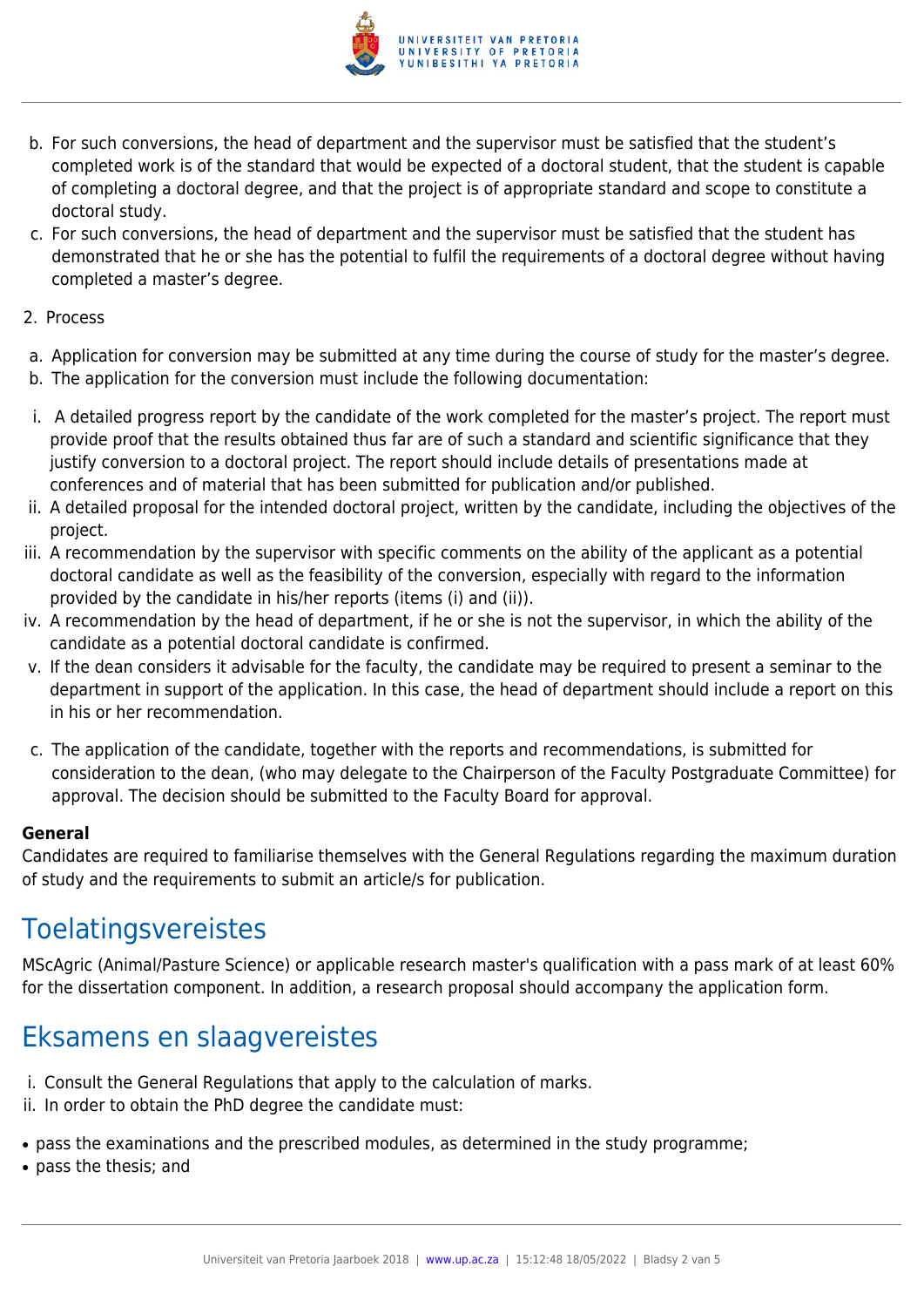

● pass the final examination on the thesis and general subject knowledge.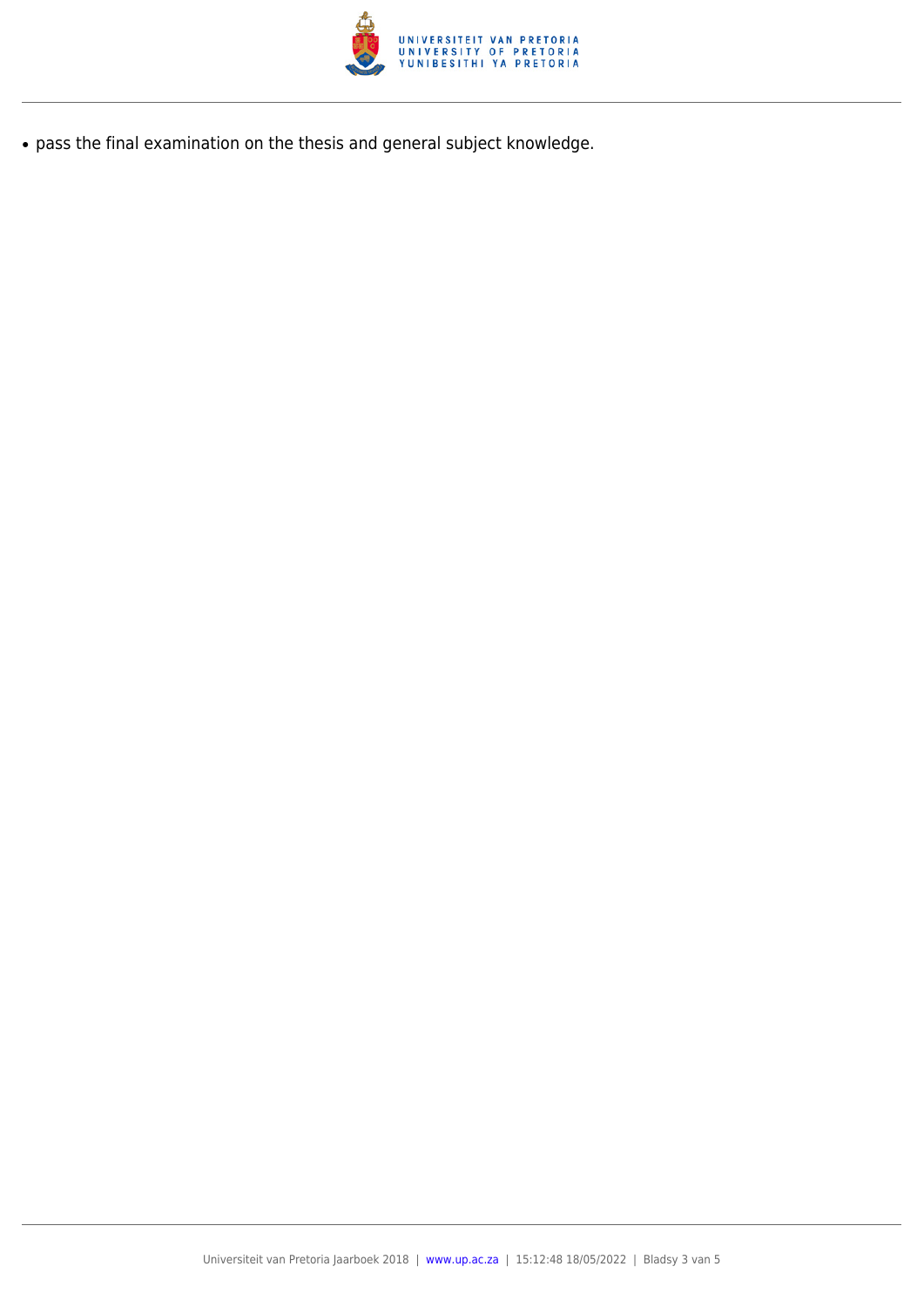

## Kurrikulum: Jaar 1

**Minimum krediete: 360**

### **Kernmodules**

### **Proefskrif: Weidingkunde 990 (WDE 990)**

| <b>Modulekrediete</b> | 360.00                          |
|-----------------------|---------------------------------|
| <b>Voorvereistes</b>  | Geen voorvereistes.             |
| Onderrigtaal          | Module word in Engels aangebied |
| <b>Departement</b>    | Plant- en Grondwetenskappe      |
| Aanbiedingstydperk    | laar                            |

#### **Module-inhoud**

\*Hierdie inligting is slegs in Engels beskikbaar.

This module involves the development, presentation and approval of a research proposal, the execution of the research project, and the writing up and presenting of the research results. In addition to the thesis, the student is also expected to publish at least one research paper in a peer-reviewed, UP accredited scientific journal. An oral examination covering Pasture Science and other fields related to the thesis will be conducted after the thesis has been accepted by examiners. A candidate needs to pass both the written thesis and oral examination to qualify for the degree.